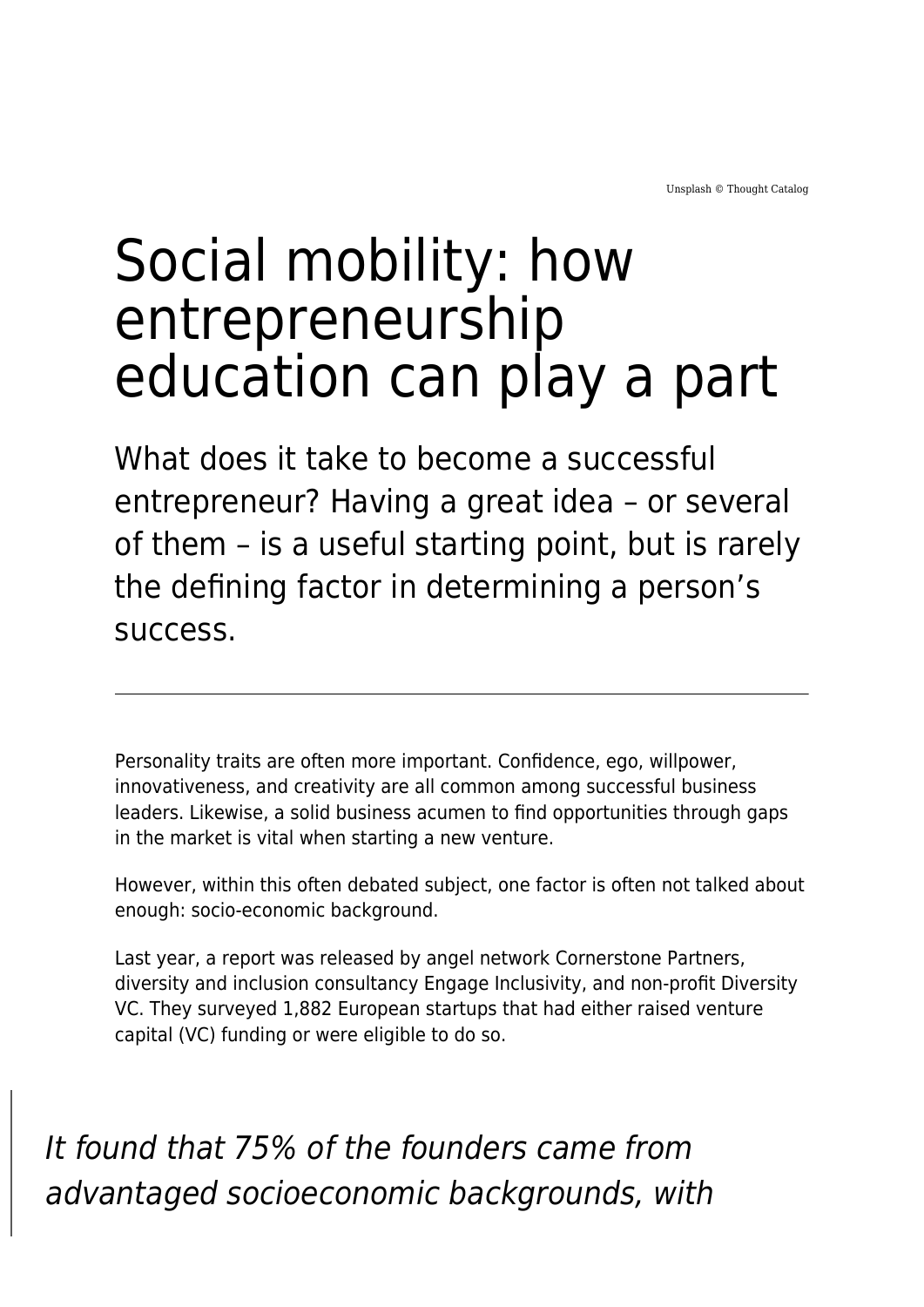parents or carers in managerial or professional roles. Only a handful came from families living on welfare entitlements.

These figures are stark, but not surprising. Those all-important personality traits, along with the necessary business nous noted above, are less prevalent among those from disadvantaged communities.

## Social barriers preventing entrepreneurship

Fundamentally, there are more obstacles for people from lower socio-economic backgrounds if they want to start and grow a business.

For one, building a startup requires some financial clout, which can be enough to deter people from embarking on such a venture. For example, most crowdfunding platforms will not onboard a startup for a funding round if it cannot show that it already has between 25% and 40% of the investment in pre-commitments. Those 'pre-commitments' often come from friends and family – great news for those with a network of wealthy connections.

Equally as determining is one's quality of education. Better education can instil young people with not only the commercial skills required, but also with high levels of confidence and self-belief.

When looking at prestigious positions in the UK this becomes very apparent. [According to figures from Deloitte,](https://www2.deloitte.com/uk/en/pages/about-deloitte-uk/articles/social-mobility.html) despite only 7% of the population attending independent schools, their alumni contribute to 32% of MPs, 51% of top medics, 54% of FTSE-100 chief execs, 54% of top journalists and 70% of High Court judges.

This leads us to the next barrier – access to role models. The gap between entrepreneurs from working class and affluent backgrounds is not just about money and education. Simply knowing someone who is an entrepreneur, inventor, startup founder can have hugely positive effects. It can help you gain insight into how to start a business, or it can re-enforce self-belief as you watch others in your social circle do what you aspire to.

There is a vicious cycle that we must try to break. [According to a government](https://www.local.gov.uk/sites/default/files/documents/good-practice-guide-counc-5d7.pdf) [report](https://www.local.gov.uk/sites/default/files/documents/good-practice-guide-counc-5d7.pdf), despite one-in-three students graduating wanting to start their own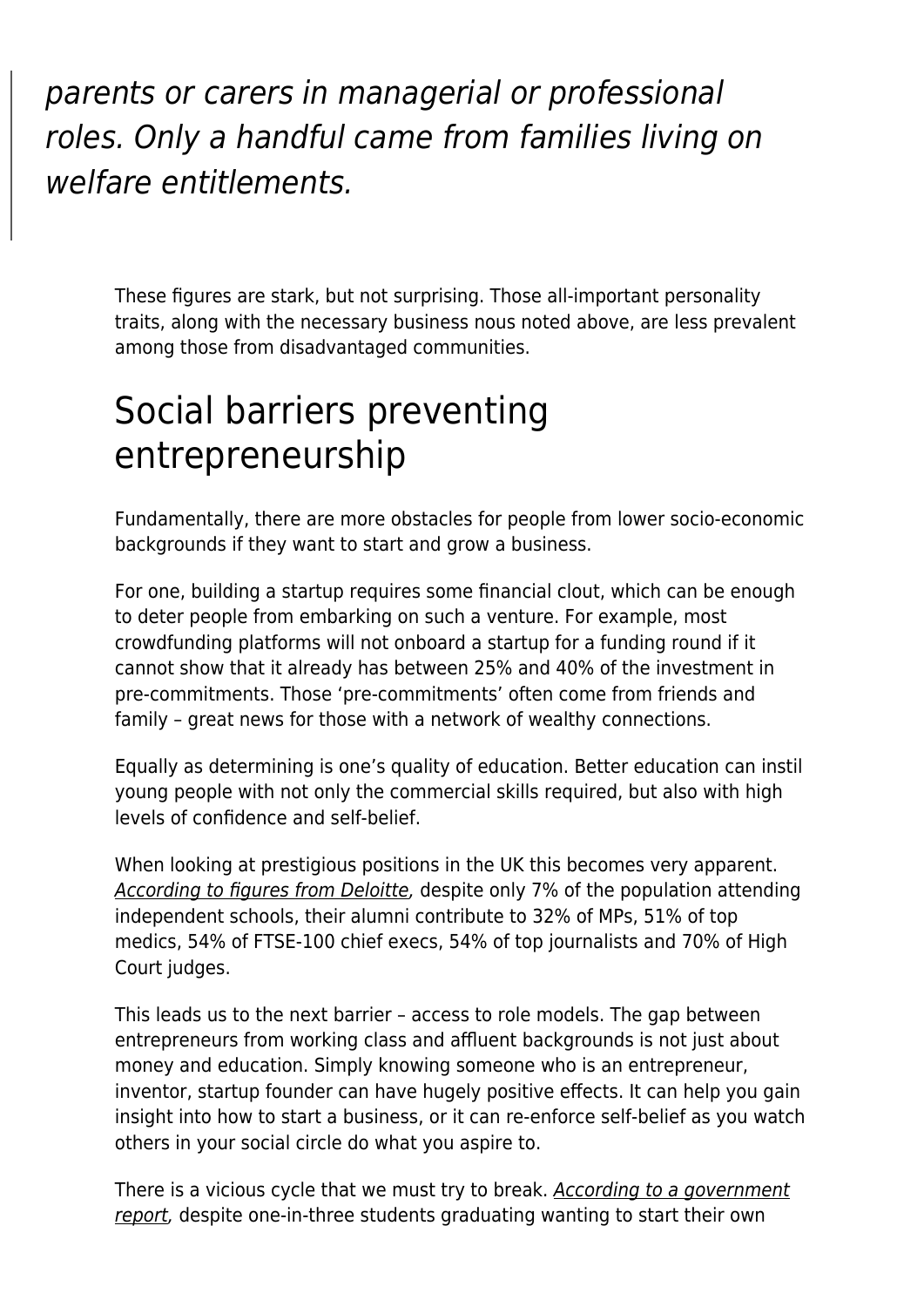business, it is still less likely for those living in deprived communities to feel that starting or owning their own business is an aspiration within their reach. Fewer people do it; fewer role models exist; fewer people consider it a realistic target; repeat.

The question, then, is what can be done to create more working class entrepreneurs.

## Entrepreneurship education will be key

[Social barriers](https://www.maddyness.com/uk/2021/03/30/diversity-creates-value-this-applies-to-the-vc-industry-too-and-we-are-on-a-mission-to-prove-it/) preventing wider participation in business must be deconstructed at government level to avoid stagnating social mobility. In the meantime, other much-needed avenues of assistance, such as entrepreneurship education should be promoted.

As suggested from the name, entrepreneurship education teaches essential skills needed to acquire business acumen. This is something that can only be taught, so picking up these skills now if not learned at higher education can certainly level the playing field.

Indeed, confidence and ambition will only carry a person – or their business – so far if not supported by an understanding of how to structure, run and grow a business.

Plus, there are hugely important soft skills to be picked up, such as presenting ideas to key stakeholders or building relationships with colleagues and partners.

Again, all of this accounts for little without a strong network, which entrepreneurship education courses provide access to or allow you to build. The phrase, "your network is your net worth" is simplistic, but it is not far from the mark. You need a network where ideas, support, and information on new opportunities can be gained – those networks might already exist for people from more affluent backgrounds (neighbours, family members, friends, old school mates), but for those from disadvantaged background, support is needed to help develop them.